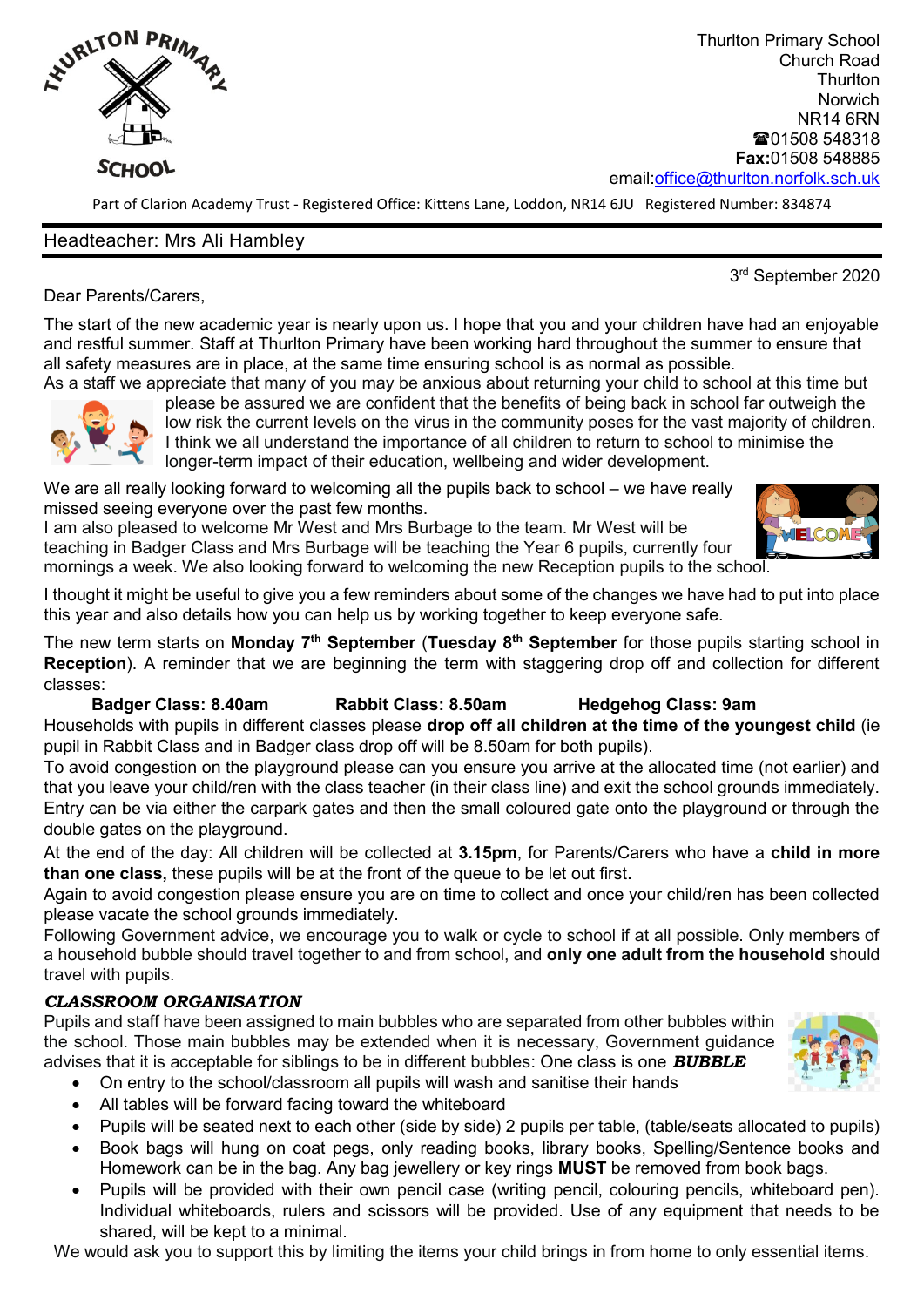- Each class has their own set of toilets and these will be used only by the pupils in each individual class (toilets in the main corridor are often used by all pupils at playtime/lunchtime these will only be used by Badger Class).
- On PE days pupils will come into school in their PE kit (days for each class to be advised next week).
- Staff will observe the 2mt distancing from pupils where possible
- When doing individual work with pupils or hearing readers staff **MAY** wear Perspex facemasks.

# *PLAYTIME/LUNCHTIME*

- **Hedgehog Class** will have their playtimes in their outdoor area. They will be able to use the large play equipment, which will be hosed down each day after school, the scooters and bikes will also be available for use and will be spray sanitised.
- **Rabbit** and **Badger Class** will use the field for playtime The field will be divided in half with the play equipment on one side and the goal posts the other – Rotation of ends will be weekly so the large play equipment can be used – this again will be hosed down on a regular basis.
- **Lunchtimes** MSA's will be allocated to individual classes and lunches will be eaten in the classroom, Chartwell's will still be providing lunches but there will only be a **packed lunch option**. Playtime will be in the area allocated to them and class toilets will be used throughout lunchtime.

# *HEALTH AND WELLBEING*

- We will ask pupils about how they feel on arrival at school and arrange for pupils to go home where they have symptoms (no matter how mild).
- We will talk to pupils about symptoms and encourage them to tell a member of staff if they feel ill no matter how mild. We are also keeping vigilant for any signs of symptoms too and reminding everyone about this regularly.
- Our staff will not attend if they have symptoms and will go home if they develop symptoms while they are at the school.
- If your child is unable to attend because they are complying with clinical advice or because they are isolating we will arrange for access to remote education.
- We are very mindful about the anxiety that the pupils and you may be feeling and we encourage you to talk about those concerns. We will talk and listen to children and help them with any anxiety they may be experiencing.

# *PARENTS/CARERS IN SCHOOL*

Unfortunately for the foreseeable future Parents/Carers will be unable to attend school events (Morning activity, Come Look & Share, Celebration or Class Assembly). Celebration Assembly and whole school assemblies will continue in the Autumn term but will be class based and streamed throughout the school. We are currently looking at how we could do a class assembly for Parents/Carers, possibly video and sent home.

If you need to speak to the class teacher or myself please telephone the Office to make an appointment.

Adults are role models to all our pupils – please support us in adhering to social distancing requirements and (though you know we love to have Parents/Cares on site) not lingering on the school grounds. If staff notice that measures are not being adhered by adults please do not take offence if reminders are given.

### *UNIVERSAL HYGIENE*

We are implementing these universal hygiene measures and encouraging our pupils to do the same:

- Washing their hands thoroughly with soap and water often. Using hand sanitiser after washing and regularly throughout the day. Washing their hands on arrival at school, before eating, after coughing or sneezing, after visiting the toilet, reminding them to wash and sanitise hands when they get home at the end of the school day, as well as at other regular intervals throughout the day.
- [Catch it, Kill it, Bin it](https://www.youtube.com/watch?v=JtbMgDz3GdM) Covering their mouth and nose with a tissue or sleeve when sneezing and putting used tissues in the bin straight away. Always washing their hands afterwards. We will be providing tissues and bins in our classrooms and at other places where they are needed in the school.
- Avoid touching the eyes, nose or mouth if they haven't washed your hands.
- Increased our cleaning and disinfection regime
- Put in place hygiene stations to support increased hand cleansing
- Opening windows and doors to increase ventilation inside the building when it is safe and appropriate

### *CLEANING AND DISINFECTION*

We have also put the following enhanced arrangements are in place:

- We have removed items that are difficult to clean
- We have identified specific cleaning methods and the times that cleaning and disinfection is needed.
- All touch points that are fixed to the premises such as door handles, taps and toilet flushers will be disinfected regularly,



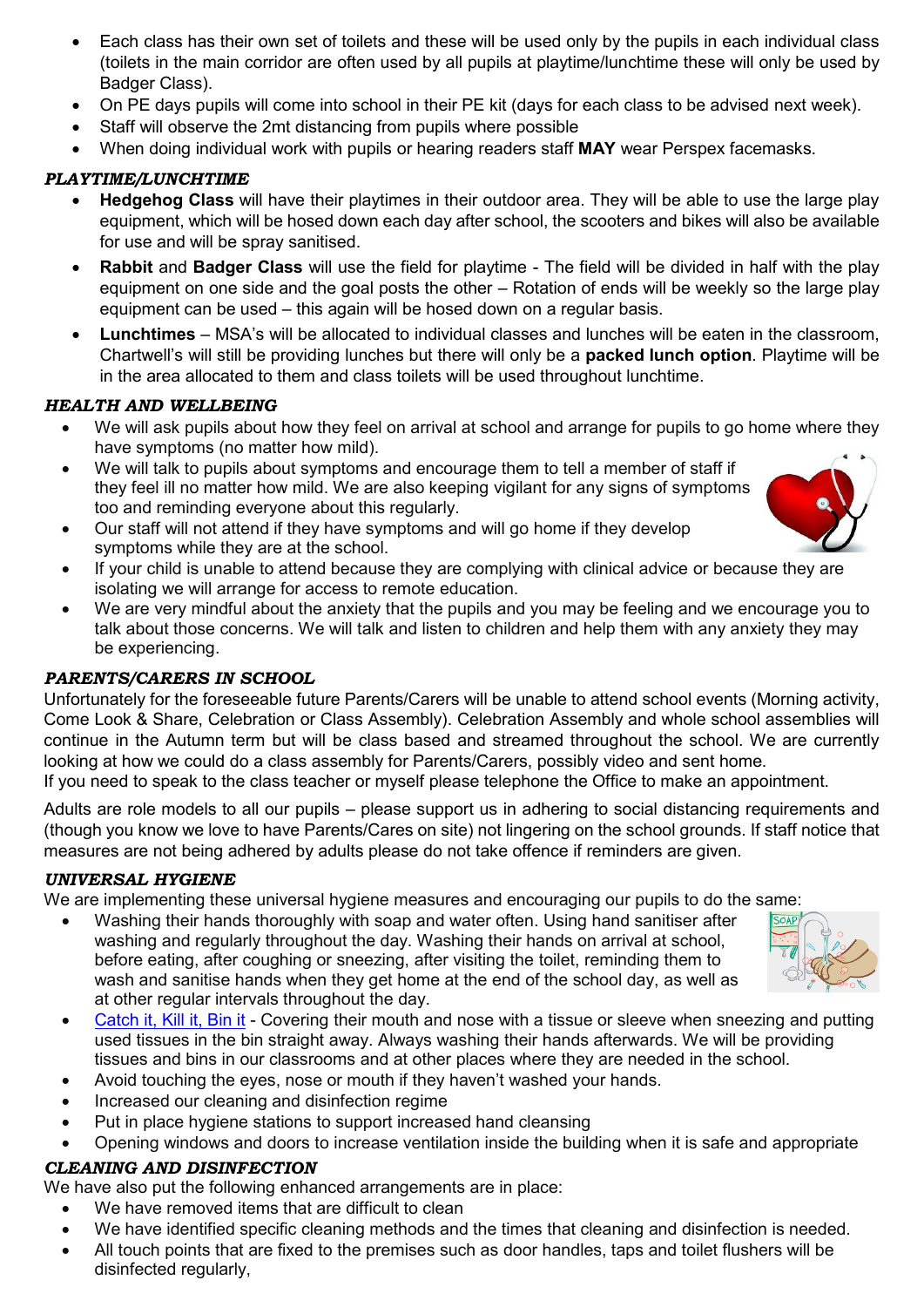### *AFTER SCHOOL CLUBS*

We are hoping to continue to offer some After School clubs, please be assured that we will be applying all of the arrangements that are outlined in this letter. If your child attends other After School Clubs our advice is:

- Please limit the number of settings they attend as much as possible
- Try to ensure attendance is consistent at those you do use
- Try to attend local clubs and walk or cycle to them
- Ask the setting if they are COVID-19 Secure

Please complete the form attached to this letter advising of other clubs/groups your child attends.

# *SYMPTOMS AND ISOLATION*

- If a pupil feels ill while they are at school we will keep them safe and move them away from others in a designated room while they wait to be collected. We will not leave a pupil who is ill where they are not safe to be left alone. In an emergency we will call the emergency services, and we will continue to provide first aid for emergencies as we normally do. Staff will wear PPE if a pupil develops symptoms or requires first aid and we need to be in close contact with them.
- Please collect your child as soon as you can if we ask you to (we'll contact you if they become ill with either a temperature, a change to their sense of taste or smell, or a new, continuous cough). We may be able to provide you with a testing kit and instructions under certain circumstances if your child has these symptoms. Please help us by using this test or booking a test at a centre and letting us know the results as soon as you receive them.
- Please let us know if any member of your household develops symptoms as soon as you can. This means we will need to move your child into separate room while they are waiting to be collected to protect others in their bubble. You will then need to follow normal household isolations arrangements. Please arrange for a test to ascertain whether it is COVID-19 and share the results with the school so that we can communicate any necessary actions to other parents. Your privacy will be maintained when we do this.
- Please ensure that you follow isolation arrangements if any member of your household develops symptoms

## *SUPPORTING THE TEST AND TRACE SYSTEM*

The national test and trace system is a fundamental supporting mechanism to keep us all safe during this time. Getting tested when you have symptoms and letting the tracing team know who you have been in contact with if you do test positive means that we can all take the right actions to stop the spread of the virus.

If anyone in your household develops any of the most common symptoms of COVID-19 (a new continuous cough, a high temperature and/or a loss of, or change in, normal sense of taste or smell), everyone in the household must stay at home and not leave the house for 14 days. You should arrange for the person with symptoms to get tested.

Tests are **FREE** - you can get a test by calling 119 or via the online webpage: [www.NHS.uk/coronavirus.](http://www.nhs.uk/coronavirus) If your child develops symptoms please let us know as soon as possible by calling the **School Office 01508 548318** route so that we can take the right actions to keep everyone safe.

You can find out more about tests for children and young people at: [https://www.justonenorfolk.nhs.uk/test](https://www.justonenorfolk.nhs.uk/test-trace/tests-for-children-young-people)[trace/tests-for-children-young-people](https://www.justonenorfolk.nhs.uk/test-trace/tests-for-children-young-people)

You can find out more about what you need to do if anyone in your household has symptoms here: <https://www.gov.uk/government/publications/covid-19-stay-at-home-guidance>

### *ACTION WE WILL TAKE IF SOMEONE FROM THE SCHOOL HAS A POSITIVE TEST*

If someone tests positive from the school we will work with the local Health Protection Team from Public Health. We will advise you in the event that someone has tested positive where it means that your child needs to isolate for 14 days. If your child is not part of the same main or extended bubble then it is unlikely that they need to isolate.

All the staff fully understand and appreciate that this is an anxious time for Parents/Carers and pupils but hopefully, though lengthy, this newsletter has given you an understanding of the measures we have put into place to ensure the safety and well-being of all members of the Thurlton School community. Please rest assured that despite having implemented these measures Thurlton Primary remains the fun, happy and supportive school for your child/ren to continue their education it has become.

Thank you for your understanding and cooperation, we will review our arrangements in line with any required changes and advise you where needed. If you have any further queries, please do not hesitate to contact me. Take care and stay safe and I look forward to seeing you all back on Monday 7<sup>th</sup> Sept (or welcoming you to the school on Tuesday 8<sup>th</sup> Sept (Reception pupils).

Ms Handley

Mrs Hambley Headteacher